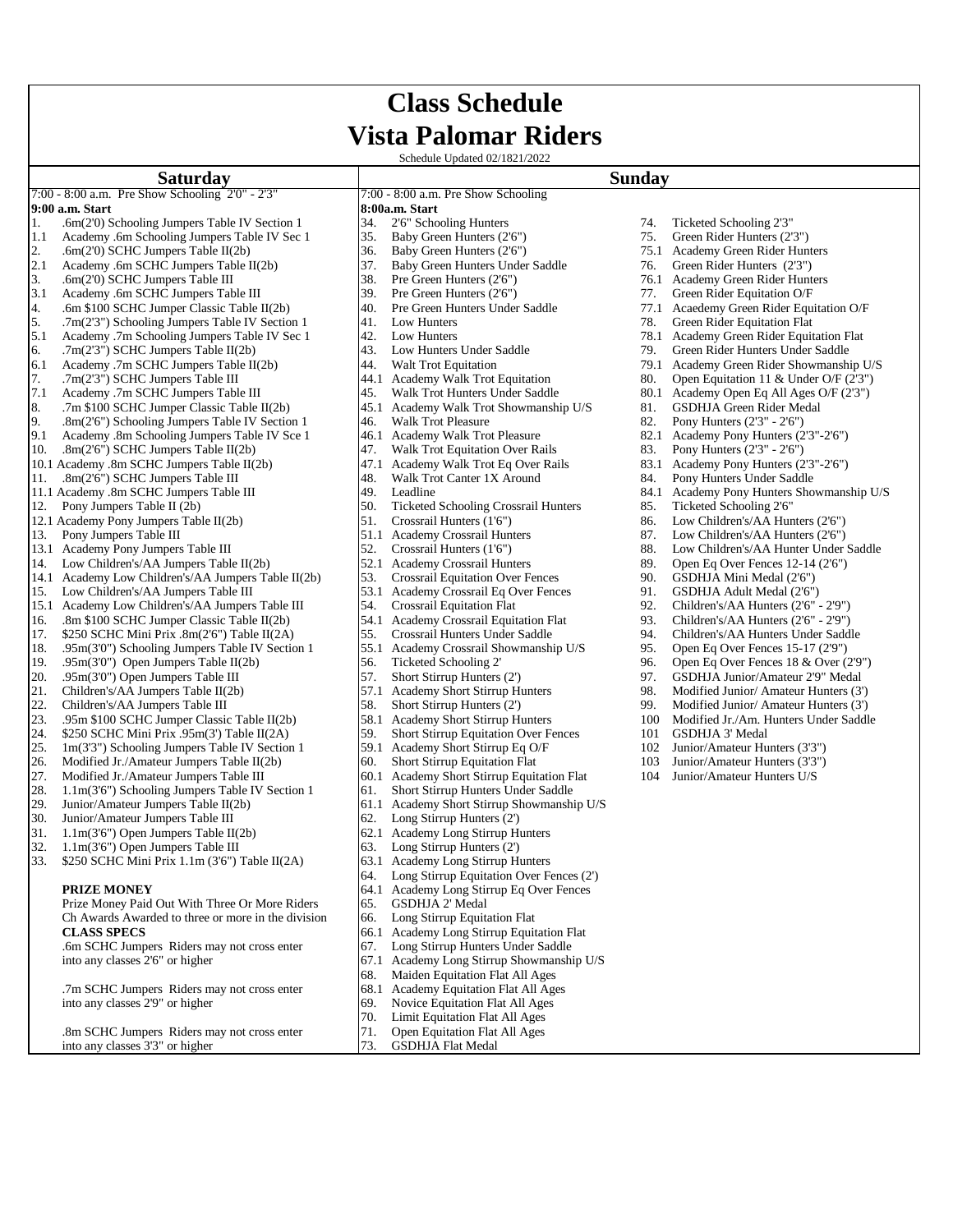# *2022 SCHC H/J Academy Series*

# **Specifications 02/18/2022**

. 1. Affadavit to be signed by trainer verifying horse and rider as taking part in a bonafide Academy program.

\* Spouses and children of Professional trainer and or Instructor ineligible to compete after first year of showing.

2. Horse must be used in a regular lesson program.

3. Student may lease lesson horse.

4. No owning of horses allowed, Exception, Maiden Rule.

If a rider has not won a blue ribbon in the last two years at a recognized SCHC,

GSDHJA or OCSHA show they may show in Academy classes. Once a rider hits Limit status (6 blues) they must move out of Academy Division.

6.Academy riders are allowed to compete in regular divisions if they so choose without harming Academy Status. Regular class fees and charges to apply.

7. All amateur riders not qualifying for the Maiden Rule may not show in Academy classes.

8. Apparel.

A. Current Approved Safety helmets must be worn

B. Jackets Optional but not required.

Riding shirt with choker for girls. Shirt and tie for boys acceptable attire for hunters. Polo shirt for jumpers.

C. Tall boots Optional, but not required.

Paddock boot and half chap may be worn as acceptable tall boot replacement.

Standard paddock boots to be worn where appropriate. No heeled streetwear shoes acceptable.

D. Traditional riding breeches Required.

E. Gloves optional but encouraged.

**Guidelines** 

\* SCHC will offer Academy division under its Association.

\* SCHC Vista series to take part in Program.

\* Echo show series will affilate with SCHC and become part of Program.

\* Riders will compete for regular ribbons in all Academy classes. 1--8 or 1-6 depending on series.

\* No Division Champions required.

\* Academy pricing will involve a reduced class fee as well as but not required to office, stalls or haul in fee.

\* Academy riders will be required to pay \$10 SCHC per show fee in order to support year end program.

\* Simple lead changes acceptable in all Academy Divisions.

\* In all Academy classes, judging emphasis to be placed on rider, not horse. School horses with slight issues not to count.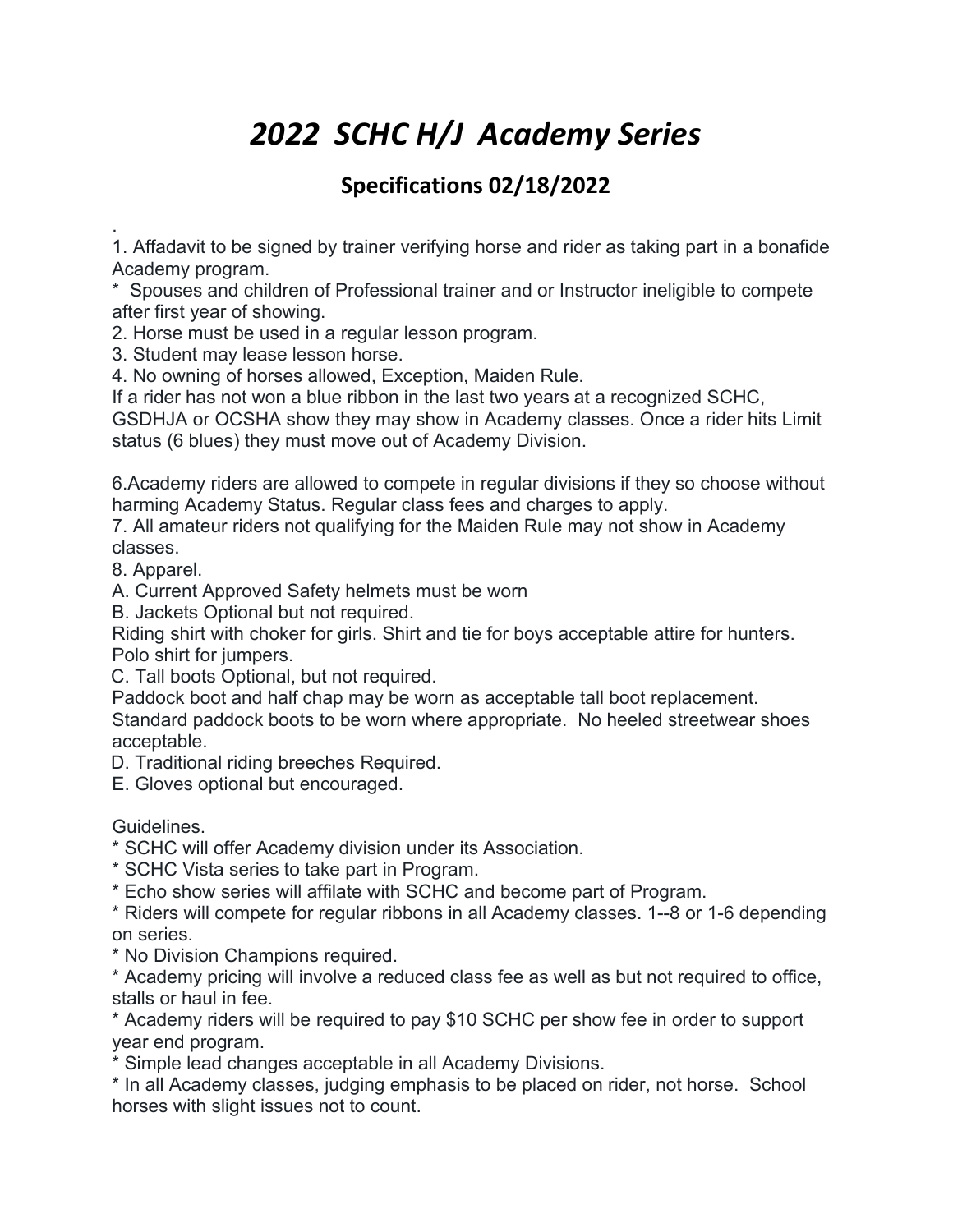\* As long as Academy riders stay within Academy classes GSDHJA and OCSHA fees will not apply.

\* Academy Riders will accrue points for year end High Point Champion and Reserve.

- \* Qualifications for Year End program.
- A. Riders must show a minimum of 4 out of the 12 shows offered.
- B. A minimum of one show per venue is required.
- C. Points to accrue to Academy rider.